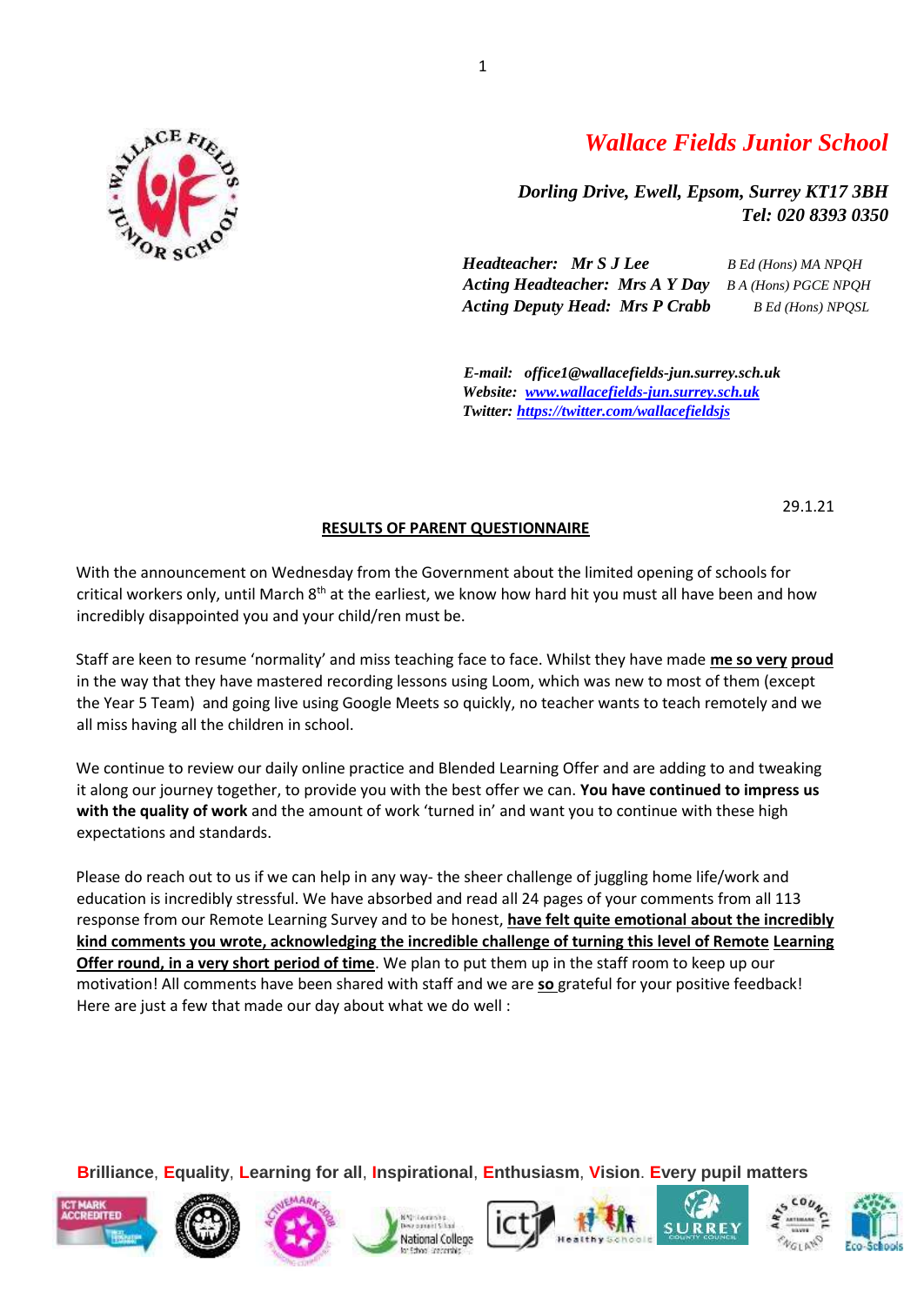- **The activities have been fun and the communication from the school has been great.**
- **Just about everything!**
- **What a challenge...but not for Wallace Fields it seems!**
- **Lots of structure encouragement and positivity thank you**
- **I found the teacher very good at looking and commenting on the work and the voice messages are good**
- **With the circumstance I believe school has done an amazing work getting kids started with the oak online learning immediately.**
- **Well done and thank you to all support from teachers and staffs from Wallace Fields, you are amazing!**
- **The online session during this lockdown are a lot more structured. This gives a more 'school like day' feeling. This has helped in a more engaging learning experience. Thank you for all your hard work!**
- **Great enthusiasm and exemplary drive to deliver a full curriculum online. I feel there have been adjustments to the timetable and messaging that have reflected feedback from kids and parents.**
- **Overwhelmed by the school efforts in keeping our children engaged and motivated during this tough time. Iam extremely happy that they are putting so much efforts and calling us and asking about our children problems and their progress. Thank you very much.**
- **We're very grateful for the live meets/assemblies so that our children can see their teachers and school friends, it really helps with a sense of connection, and gives the chance for our children to ask questions and make comments. We're loving the weekly head teacher's assembly with stars of the week etc, it's a lovely celebration at the end of the week. The teachers have worked really hard putting together loom videos and all the other content for the children, thank you. We really appreciate all the positive feedback received on work submitted**

I can tell from your responses that you know how hard our teachers are working and how dedicated they are to ensure your child has the best education online.

As you can imagine your responses are diverse, as you are all in a different home setting. I have made some responses to the data and responses in the summary below**.**

### **Once again, I can't thank you enough for your support.**

Kind regards

Andréa Day Acting Headteacher













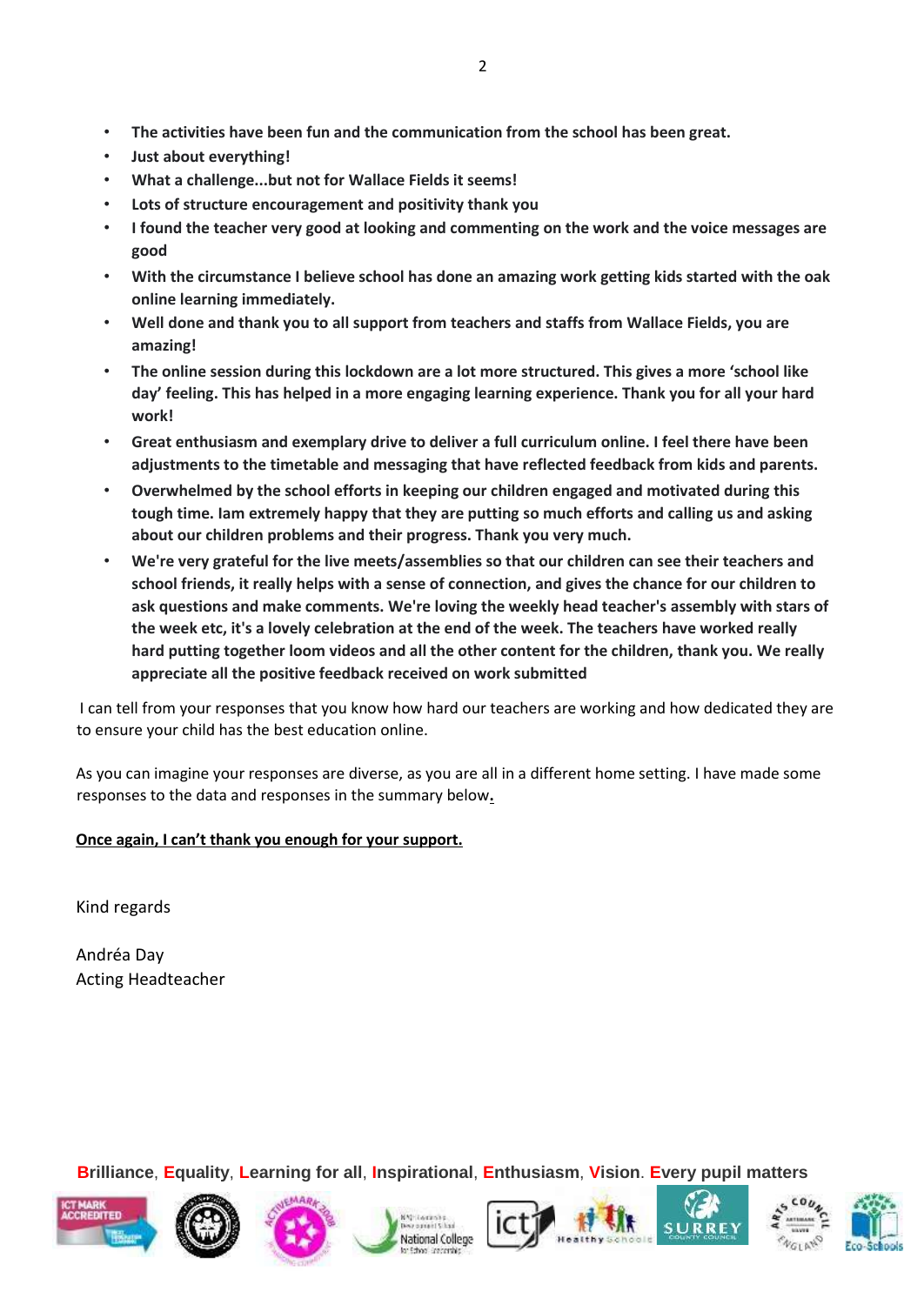## **What did you think?**

# How useful did your child find the teacher-created Loom video recordings which explained the lessons?

#### 113 responses





- Fantastic to see their own teachers doing the videos.
- Quite often the activities in the Loom video take some time and leave less time for the activity to be handed in.
- These are good and allow the child to go at their own speed
- Love them! Thank you so much!
- Very helpful & nice to see their teachers

 These are very useful allows us to rewind if he does not understand.

**Extremely useful** 

Not particularly useful

Useful

- Good to use a mixture as you are doing now.
- The video are fabulous!
- His teacher is very funny and engaging, explains things clearly and efficient although he gets bored quickly and switches off, he needs encouragement to listen all the way through.

**<u>School Action points:</u>** Reduce loom length and clarify expectations of tasks.











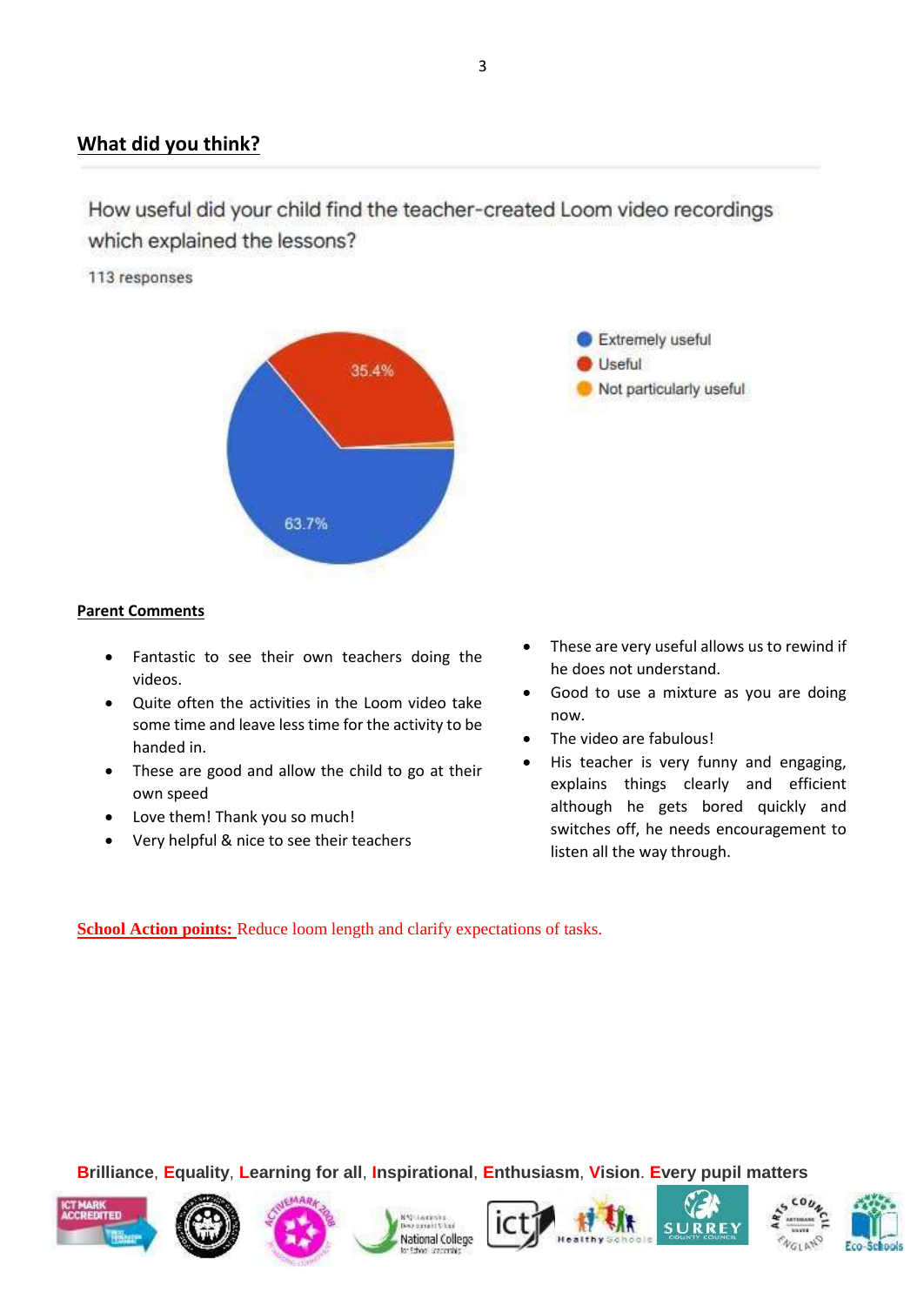What is the average amount of time that your child(ren) is spending on schoolwork each day?

113 responses



#### **School response**

This is a good gauge for us to see how many hours children are working for. We know that every family will have a different experience with their child/ren and challenges. Don't' feel you need to complete everything is your child is working for over 4 hours.

**Parent note**: Try to turn in work on the day but if it is a challenge- please don't worry. We do understand how difficult it is if you are working as well. Do keep up your daily walk and try to get outside. If you wish to replace the PE lesson with your walk- that is absolutely fine too.















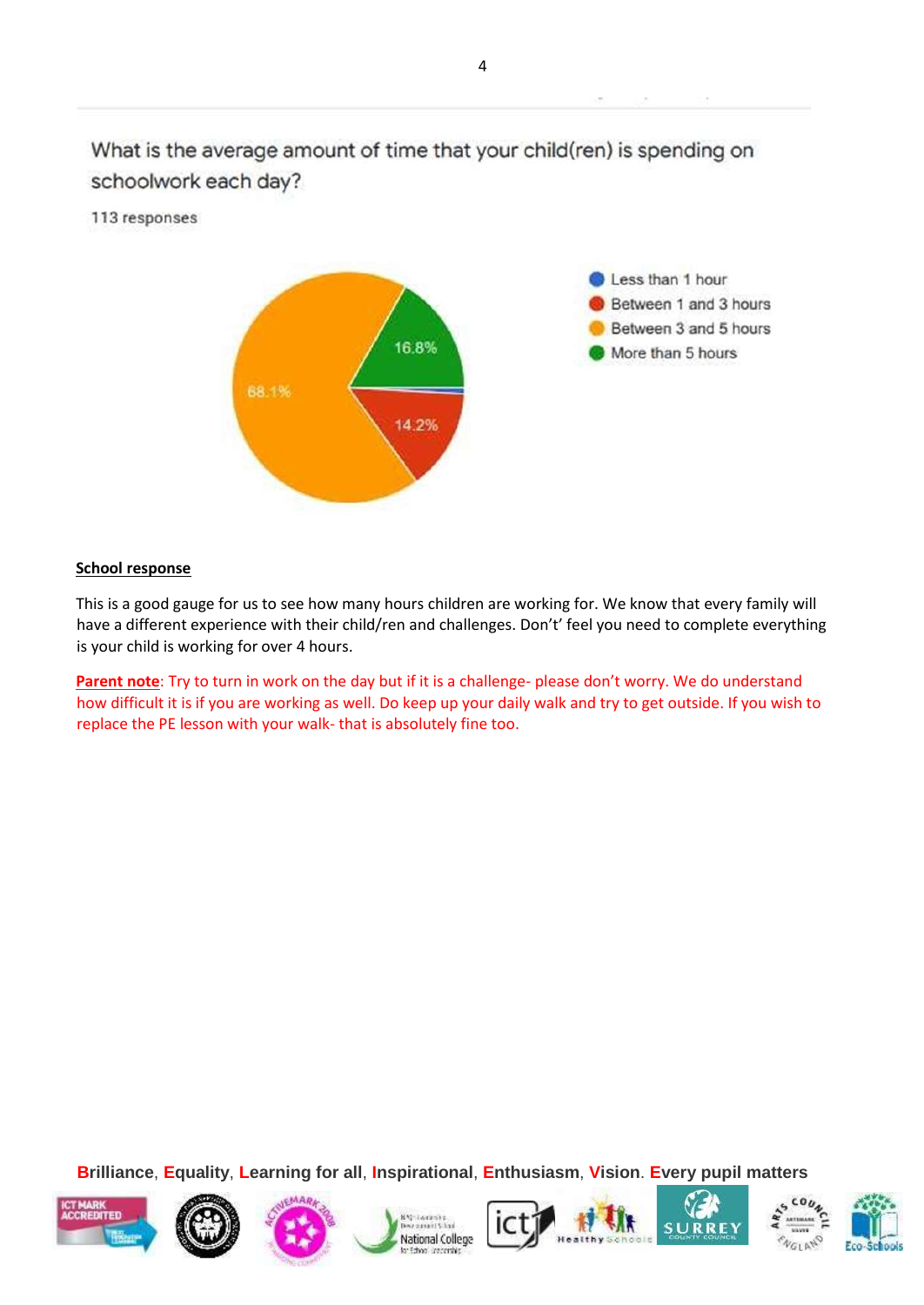

#### **School response**

We will never please everyone! 80.5% of you feel the work is about right. In school it is so much easier to respond to individual needs and challenges and we are maintain our school curriculum online. It looks like you are doing an excellent job at home judging by the work that is turned in - although teachers are checking and asking children to check and read work when it is not at standard.

**Parent Note:** If you feel work is unmanageable please email your class teacher and explain. The teachers follow the school day and the usual curriculum coverage. If your child is underwhelmed (8%), once again reach out to your teacher or ask your child to edit and improve sections of their work. This is a skill used in school. Often finished work can be edited to produce a better final product. Children often try to finish work early in school and quality of work is affected. Sometimes children need a friendly reminder.















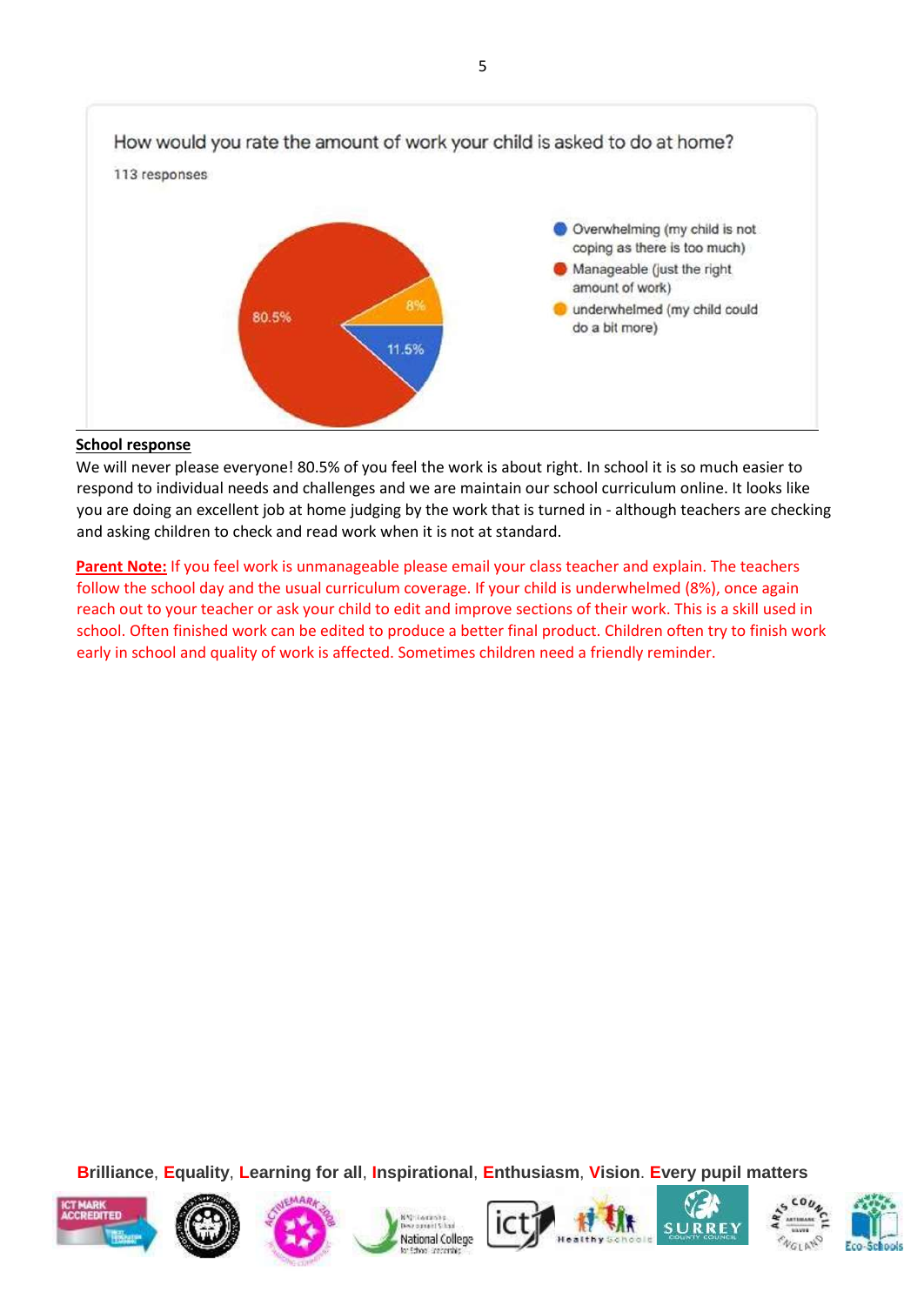The school provides a blended offer of online /offline learning. We are having a reduced online learning on 1st February. Would you like more reduced online learning days?

113 responses



#### **Parent comments**

- I am concerned about the amount of screen time expected but we are trying to print a lot of things off. Also, the Google classroom stream is hard to keep up with without constantly checking it.
- Less screen time would be preferable as by the end of Friday it does take its toll on my child.
- It's really good as it is.
- Online activities are very good, he can do it on his own, so please continue.
- More links to external sources for variety e.g. BBC Bitesize or science links. Ted talks etc.
- I think it would be useful to have live online class session as they do in secondary schools

**School Action:** As you can see from a small number of comments, there is diverse opinion- but LOOM lessons have by far been the most popular form of teaching. Children like the ability to see their teachers and can stop the videos or rewind. OFSTEd research proves that live lessons are not the solution to the outstanding delivery of lessons. Many parents would like to borrow another chrome book so their siblings aren't sharing. We have now reviewed this request and are allocating according to priority. The data above is unclear about reduced screen time- but many parent comments veer towards a social aspect to the week, where the children can come together and we are therefore considering options to allow this to happen. Already the teachers are keeping behind children after an assembly, who are not in a live intervention group, so that they can all have a catch up. We know that only children can be isolated and are trying to incorporate more opportunities for this- in an already very busy learning week. We know how important socialisation is- even virtually, so we are considering options to help here.













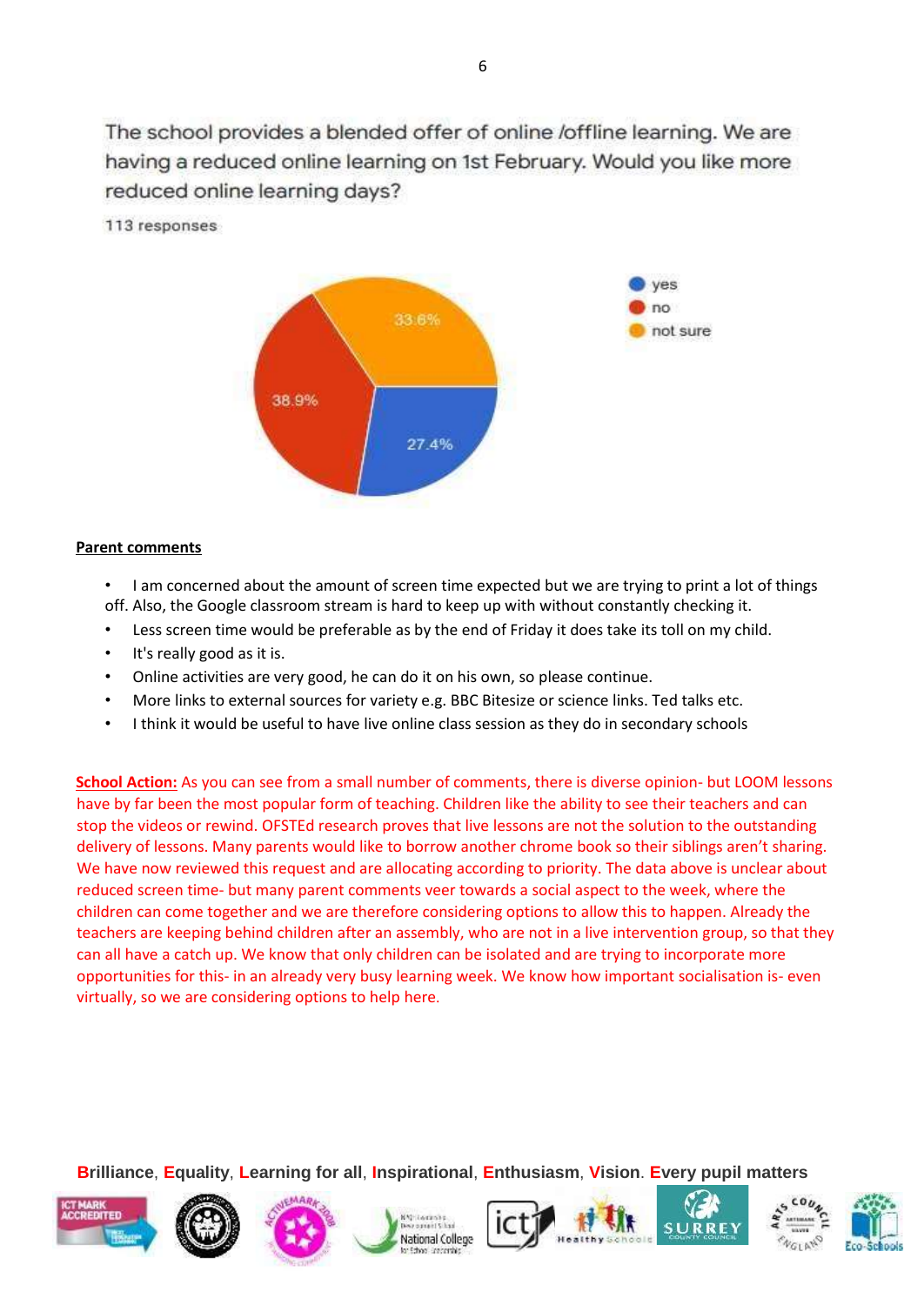## Is your child involved in live intervention sessions?

113 responses



#### **Parent comments**

- My child did an English sentence structure group with Miss Sarjeant and really enjoyed the content and task. She was focused and positive during and afterwards.
- The interventions are good but take a while and then my son has to continue with his normal school work, which then means he is working for longer during the day.
- The teachers are fantastic on these. I think they are most effective.
- Maths sessions with Mrs Fowler, whether live or not always start her school day on a positive footing. I think they have been very successful.
- Very helpful and well organised.

PLEASE NOTE: Overwhelmingly, you are incredibly pleased with the live intervention support and 1:1 Support that your children are getting, if they are in a support intervention group. We note that some of them are too long for you and your child is still keen to get on with the rest of their work. If your child is in an intervention group for maths, please do not feel they need to complete the maths work as well. This can be a replacement.